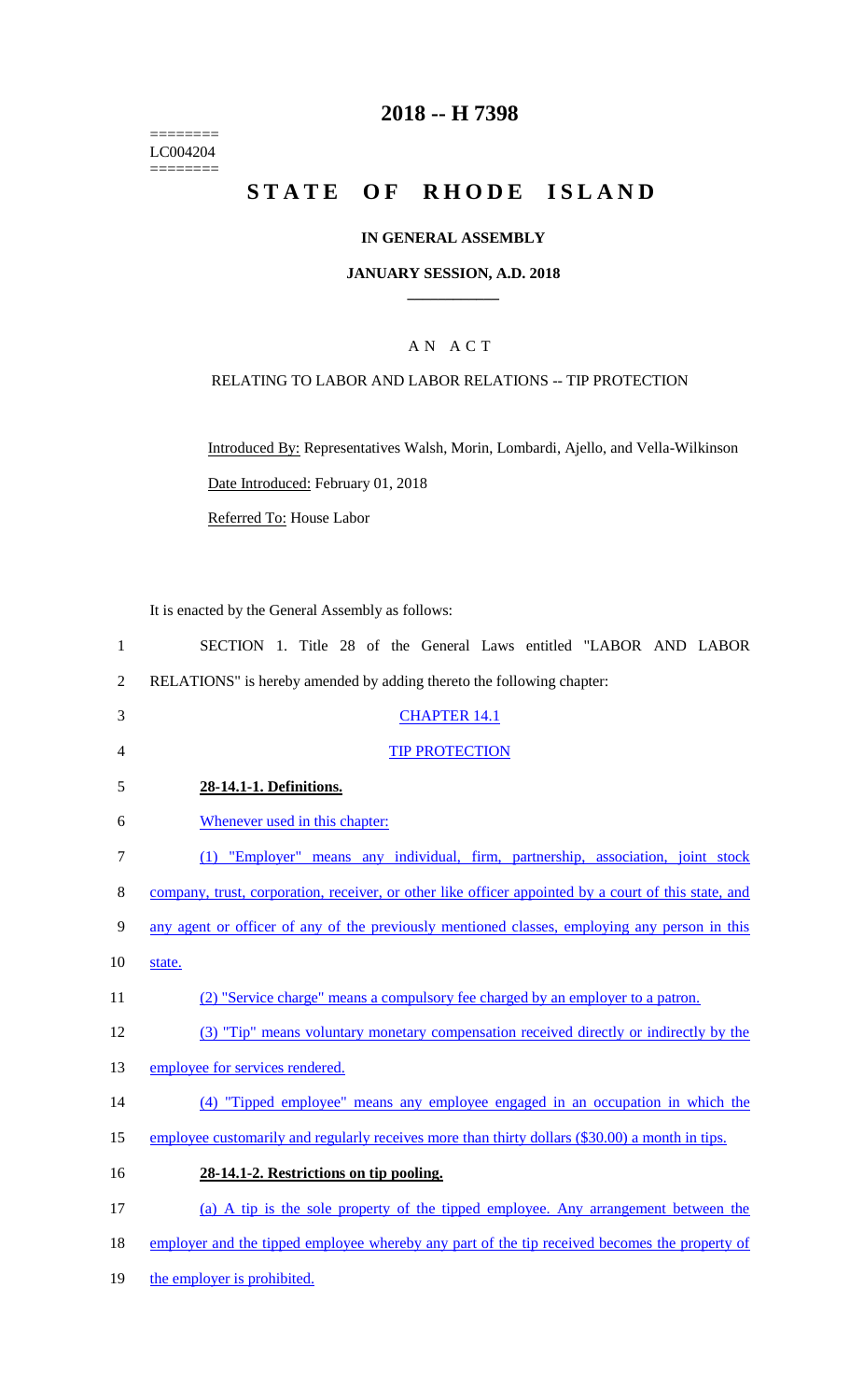- 1 (b) The requirement that an employee must retain all tips does not preclude a valid tip
- 2 pooling or sharing arrangement among employees who customarily and regularly receive tips.
- 3 (1) An employer must notify its employees of any required tip pool contribution amount,
- 4 may only take a tip credit for the amount of tips each employee ultimately receives, and may not
- 5 retain any of the employees' tips for any other purpose, except as provided in § 28-14.1-4.
- 6 **28-14.1-3. Service charges.**
- 7 Service charges are part of the employer's gross receipts. Sums distributed to employees
- 8 from service charges cannot be counted as tips received, but may be used to satisfy the employer's
- 9 minimum wage and overtime requirements pursuant to the provisions of §§ 28-12-4.1 and 28-12-
- 10 5. If an employee receives tips in addition to the compulsory service charge, those tips may be
- 11 considered in determining whether the employee is a tipped employee and in the application of
- 12 the tip credit.

# 13 **28-14.1-4. Credit cards.**

- 14 Where tips are charged on a credit card and the employer must pay the credit card
- 15 company a percentage on each sale, the employer may deduct that percentage from the

16 employee's tips, provided that the employer notifies the employee of the deduction. This charge

- 17 on the tip may not reduce the employee's wage below the required minimum wage. The amount
- 18 due the employee must be paid no later than the regular pay day and may not be held while the
- 19 employer is awaiting reimbursement from the credit card company.
- 20 SECTION 2. This act shall take effect upon passage.

======== LC004204 ========